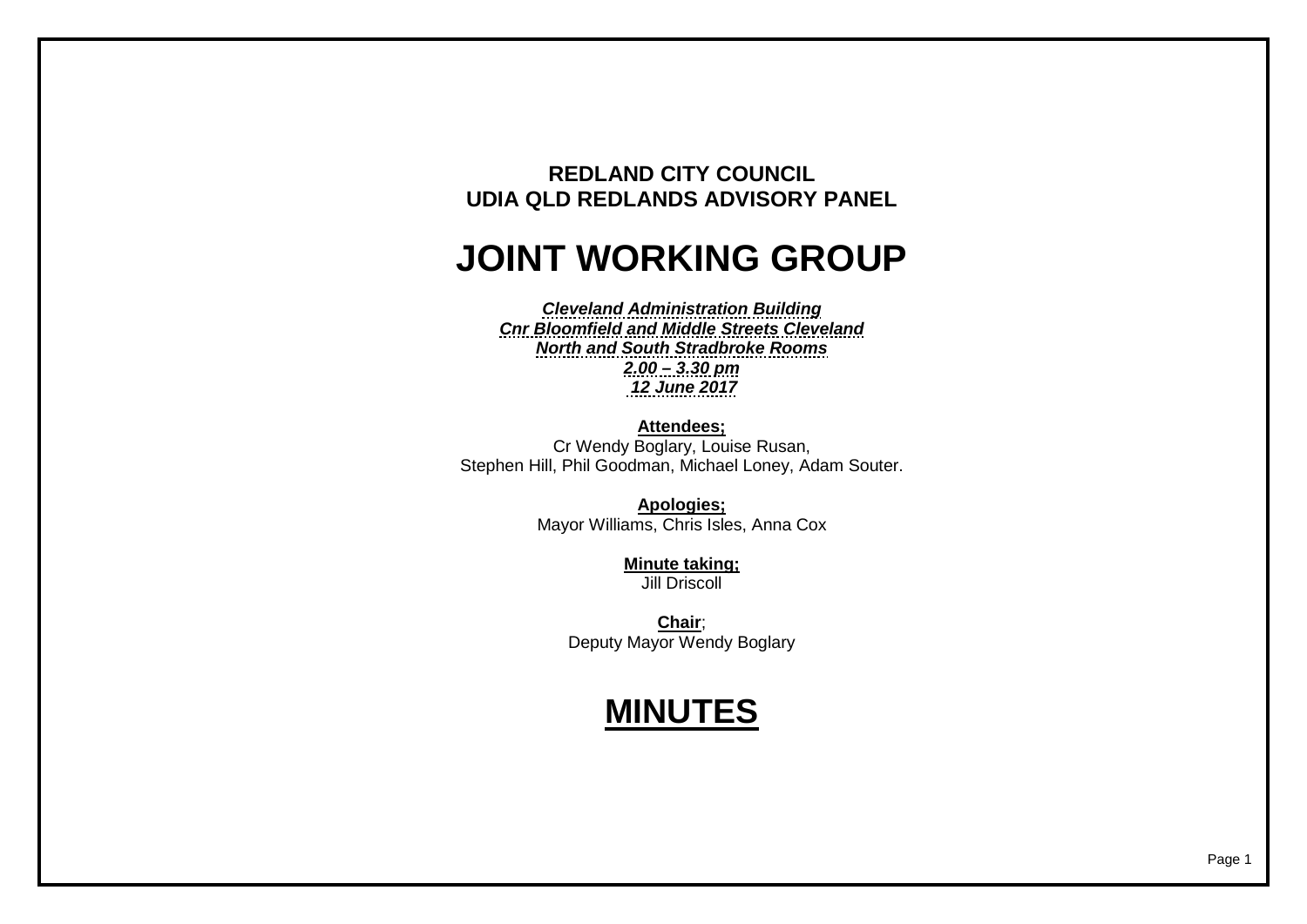| No. | <b>Item</b>                                                               | <b>Action Item / Outcome</b>                                                                                                                                               |
|-----|---------------------------------------------------------------------------|----------------------------------------------------------------------------------------------------------------------------------------------------------------------------|
|     | Deputy Mayor opened the meeting at 2.10 pm                                |                                                                                                                                                                            |
|     | <b>Welcome and apologies</b>                                              | Mayor Karen Williams, Chris Isles and Anna Cox noted as apologies                                                                                                          |
|     | Deputy Mayor welcomed attendees to the meeting and<br>noted the apologies |                                                                                                                                                                            |
| 2.  | Minutes from previous meeting                                             | Minutes of the previous meeting endorsed                                                                                                                                   |
| 3.  | Action items from previous meeting                                        | Members noted a number of the action items were included in the<br>agenda for the meeting on 12 June. 2017. Other action items<br>discussed and updated in the table below |

| <b>Action items from Previous Meetings</b> |                                                                                                                                                                                                                                                                                                                  |                                                          |
|--------------------------------------------|------------------------------------------------------------------------------------------------------------------------------------------------------------------------------------------------------------------------------------------------------------------------------------------------------------------|----------------------------------------------------------|
| <b>Meeting</b><br><b>Date</b>              | <b>Action Item</b>                                                                                                                                                                                                                                                                                               | <b>Outcome</b>                                           |
| 5/4/17                                     | <b>Action item</b><br>a). Create an advocacy document that<br>nominates the critical state infrastructure<br>items for the City - RCC and UDIA QLD<br>reps to work on this for presentation to the<br>next working group meeting:<br>Council representative is David<br>Jeanes.<br>UDIA QLD representative to be | a). Included in Agenda 12/06/2017 - Agenda Item 4 refers |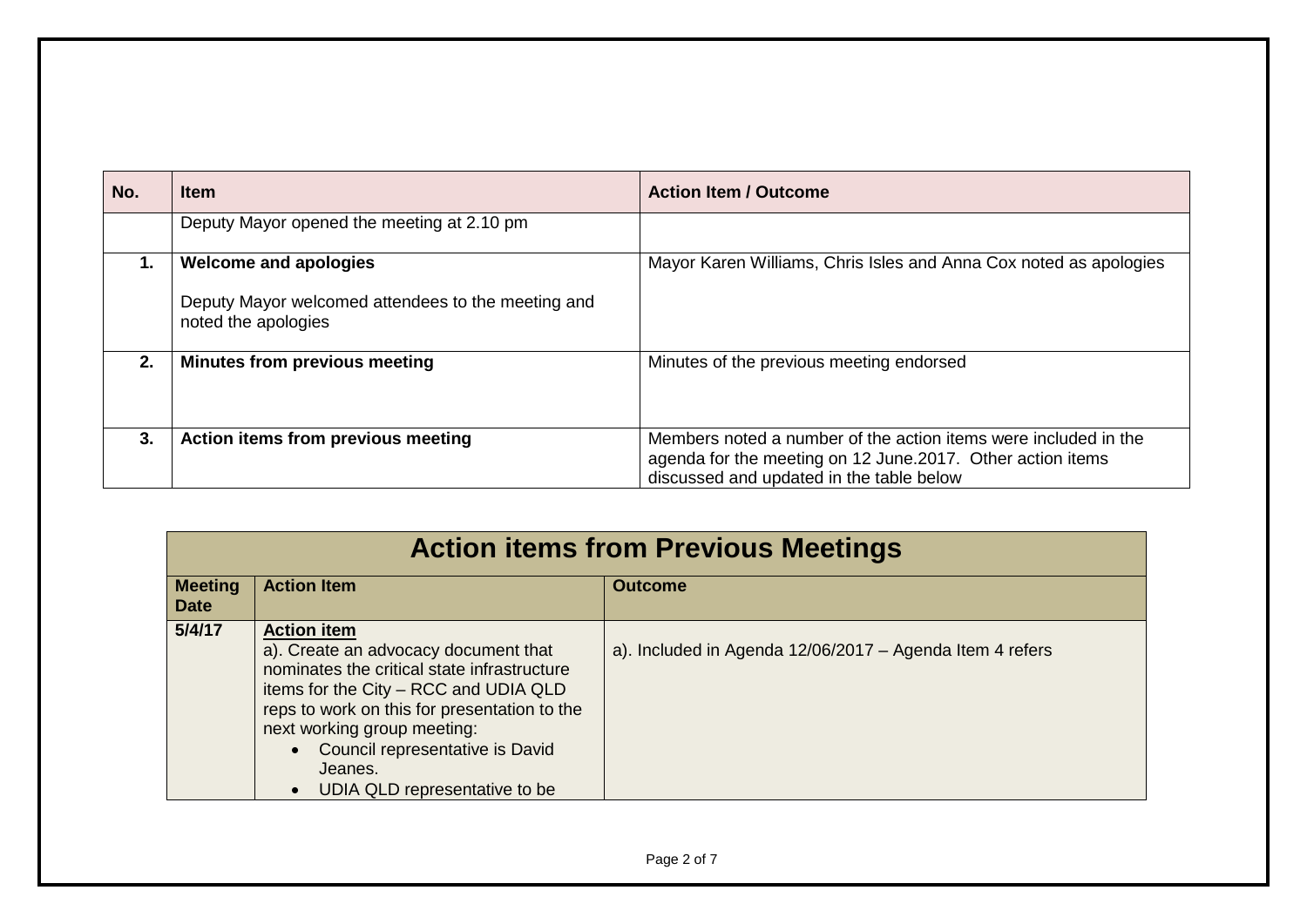|        | decided by UDIA.                                                                                                                             |                                                                                                                                                                                                                                                                                                                                                                                                                                                                                                                             |
|--------|----------------------------------------------------------------------------------------------------------------------------------------------|-----------------------------------------------------------------------------------------------------------------------------------------------------------------------------------------------------------------------------------------------------------------------------------------------------------------------------------------------------------------------------------------------------------------------------------------------------------------------------------------------------------------------------|
|        | b). UDIA QLD to provide advice on CBD<br>Activation elsewhere to be presented to the<br>next working group meeting.                          | b). Included in Agenda 12/06/2017 - Agenda Item 5 refers                                                                                                                                                                                                                                                                                                                                                                                                                                                                    |
|        | c). RCC to send the RCC CBD Incentives<br>Package to the Working Group for<br>information and feedback at the next<br>working group meeting. | c). Included in Agenda 12/06/2017 - Agenda Item 5 refers                                                                                                                                                                                                                                                                                                                                                                                                                                                                    |
|        | d). RCC to give presentation on Council's<br>endorsed strategic priorities to be given to<br>the next working group meeting.                 | d). Included in Agenda 12/06/2017 - Agenda Item 6 refers                                                                                                                                                                                                                                                                                                                                                                                                                                                                    |
| 5/4/17 | <b>Action Item</b>                                                                                                                           |                                                                                                                                                                                                                                                                                                                                                                                                                                                                                                                             |
|        | Subject to Council agreement RCC to send<br>the design guidelines to UDIA QLD working<br>group for feedback.                                 | Included in Agenda 12/06/2017 - Agenda Item 8 refers                                                                                                                                                                                                                                                                                                                                                                                                                                                                        |
| 5/4/17 | <b>Action Item</b>                                                                                                                           |                                                                                                                                                                                                                                                                                                                                                                                                                                                                                                                             |
|        | RCC to advise whether database of<br>development contacts can be made<br>available to the group.                                             | RCC confirmed that there are privacy concerns with providing<br>Council's developer/consultant contact list to the UDIA QLD. A<br>potential solution is for RCC to send out an email advising of the<br>establishment of the group and providing them with UDIA QLD<br>contact details should they wish to receive further information<br>Further Action - RCC officer and Anna Cox to prepare draft email<br>and confirm appropriate UDIA QLD contact details. Email to be sent<br>prior to the next Meeting (August 2017) |
|        | a). UDIA QLD to send details of the<br>showcase event to RCC.                                                                                | a). Included in Agenda 12/06/2017 - Agenda Item 8 refers                                                                                                                                                                                                                                                                                                                                                                                                                                                                    |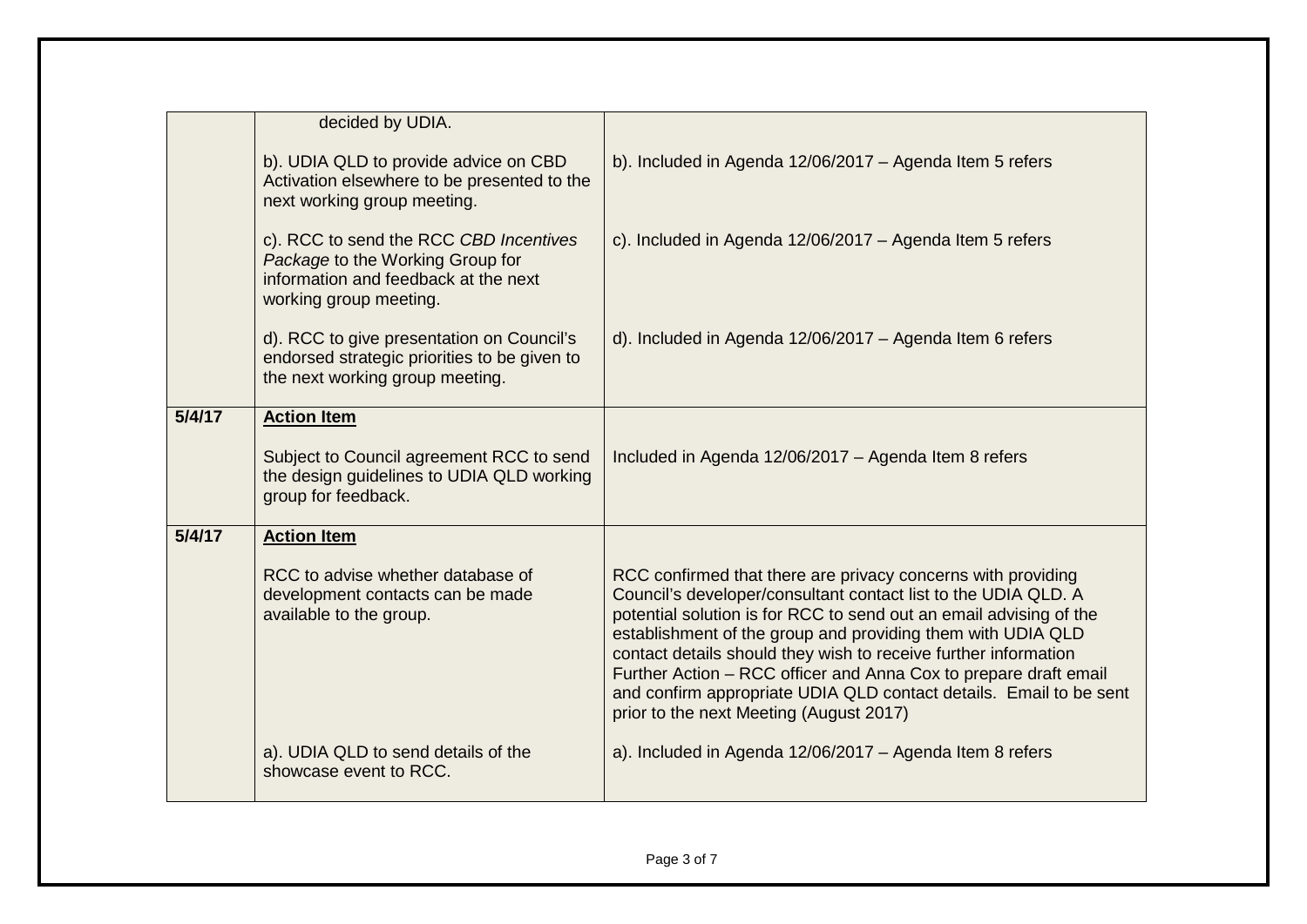|        | b). UDIA QLD to advise what members<br>seek in terms of communications.<br>c). RCC to provide some DA stats to next<br>working group meeting. | b & c) RCC highlighted that under its new business intelligence<br>system it has capacity to extract a range of data that may be of<br>interest to the group.<br><b>Further Action - UDIA QLD representatives to put together a list of</b><br>stats UDIA members would like to have access to and present this<br>information to the next meeting in August 2017. |
|--------|-----------------------------------------------------------------------------------------------------------------------------------------------|--------------------------------------------------------------------------------------------------------------------------------------------------------------------------------------------------------------------------------------------------------------------------------------------------------------------------------------------------------------------|
| 5/4/17 | <b>Action Item</b><br>RCC to liaise with UDIA QLD to arrange a<br>presentation to the group/councillors on the<br>Research Foundation.        | Completed - meeting held on 15 May 2017. PDF provided to RCC.<br><b>Industry Leaders</b><br>Research Group Redla<br>Council currently considering its response.                                                                                                                                                                                                    |

| 4. | <b>Creation of Advocacy Document</b><br>General agreement that this work needs to be prioritised to<br>ensure completion prior to the State Election. Recognised<br>that preliminary discussions had taken place between Anna<br>Cox and David Jeanes regarding potential scope of<br>document. | Matter deferred to next meeting.    |
|----|-------------------------------------------------------------------------------------------------------------------------------------------------------------------------------------------------------------------------------------------------------------------------------------------------|-------------------------------------|
| 5. | <b>RCC CBD Incentives Package</b>                                                                                                                                                                                                                                                               |                                     |
|    | Steve Hill provided an overview of the CBD incentives                                                                                                                                                                                                                                           | Further information to be provided. |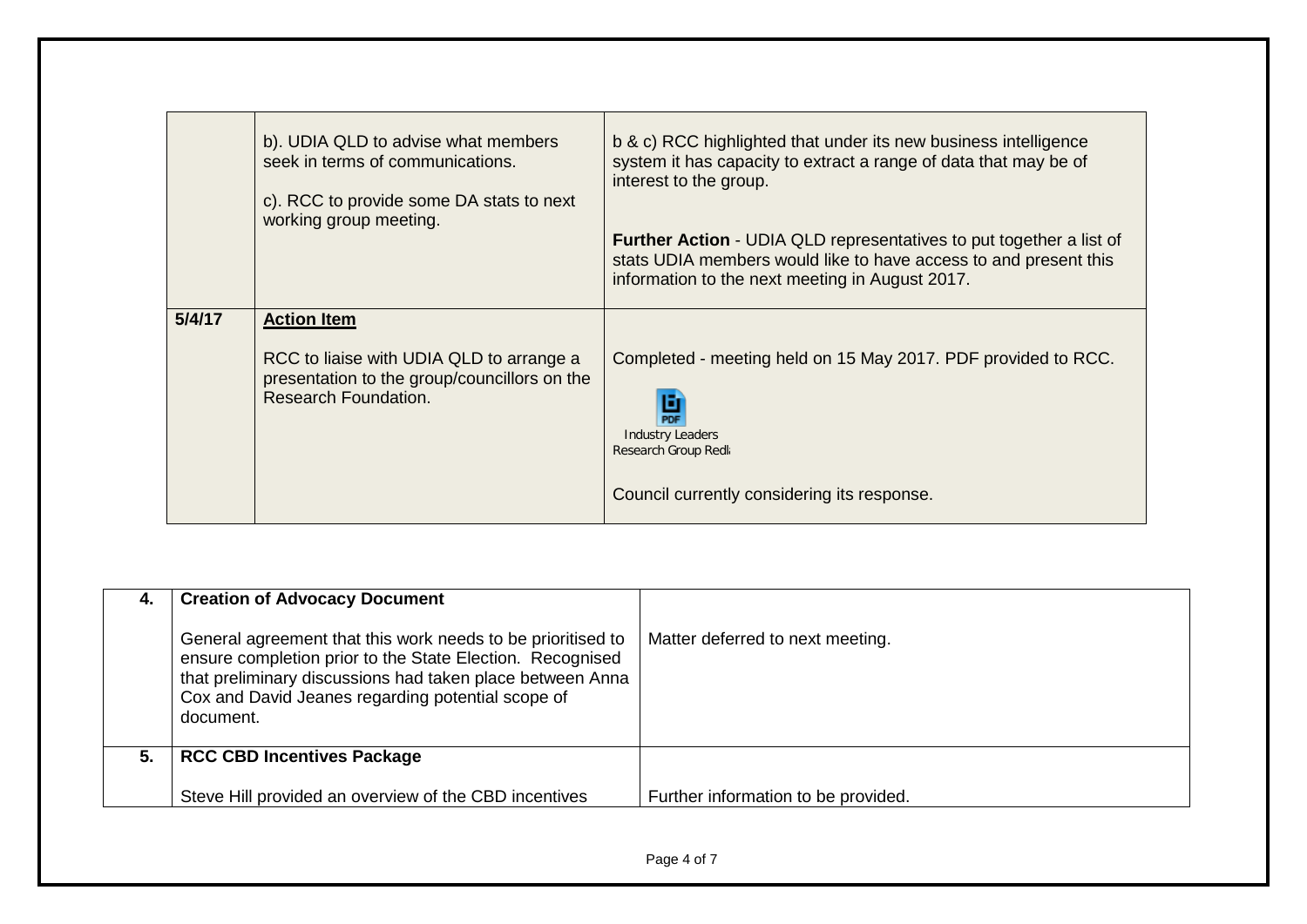|                  | program. Advised that Council had recently engaged<br>consultants to review the program specifically addressing<br>The history and take up of both incentives packages<br>An environmental scan of economic incentive<br>programs offered by local government<br>An economic assessment of the incentives using a<br>cost benefit analysis<br>Confirmed the consultant report would be tabled at the<br>General Meeting on the 21 June at which time Council<br>would consider options on extending the program.<br>Following the General Meeting the consultant report and<br>officer report would be circulated to the Group for<br>information<br><b>Cleveland CBD incentives package</b> | Link to the CBD Incentives Packaged provided.<br>Council to distribute the Cleveland CBD and Tourism Accommodation<br>incentives additional funding report presented to its General Meeting<br>on 21 June and the Cleveland CBD and Tourism Accommodation<br>Incentives Packages Assessment undertaken by RPS.<br>UDIA reps confirmed would request Anna Cox to also seek advice<br>from developer network to look at range of programs being offered by<br>other Councils. |
|------------------|----------------------------------------------------------------------------------------------------------------------------------------------------------------------------------------------------------------------------------------------------------------------------------------------------------------------------------------------------------------------------------------------------------------------------------------------------------------------------------------------------------------------------------------------------------------------------------------------------------------------------------------------------------------------------------------------|-----------------------------------------------------------------------------------------------------------------------------------------------------------------------------------------------------------------------------------------------------------------------------------------------------------------------------------------------------------------------------------------------------------------------------------------------------------------------------|
| 6.               | <b>Council's endorsed Strategic Priorities</b><br>This matter was briefly discussed in reviewing actions from<br>previous meeting. No further discussion. UDIA QLD<br>representatives requested regular update on the strategic<br>priorities and the measures Council intended to put in place<br>to begin implementation of these priorities.                                                                                                                                                                                                                                                                                                                                              | Regular update to be provided to Group on Strategic Priorities and<br>implementation. Further discussion necessary regarding how<br>frequently these updates should be provided.                                                                                                                                                                                                                                                                                            |
| $\overline{7}$ . | <b>Update on draft Planning Scheme</b><br>Council officers provided an update on progress of draft<br>City Plan confirming the draft Plan was still with the State.<br>The group was also advised that the draft Planning<br>Scheme Policies had recently completed public notification<br>and two properly made submissions had been received<br>Steve Hill advised that Council expected that it would<br>shortly receive advice from the Minister that it could<br>proceed to public notification of the draft LGIP. The Group<br>indicated that a presentation on the draft LGIP would be                                                                                                | Action Item - Regular update to be provided to Group on progress of<br>draft City Plan<br>Action Item - RCC to provide the Group with an overview of the draft<br>LGIP at a future meeting.<br>Action Item - UDIA QLD to provide Council with a copy of its<br>submission to the State on the draft City Plan                                                                                                                                                               |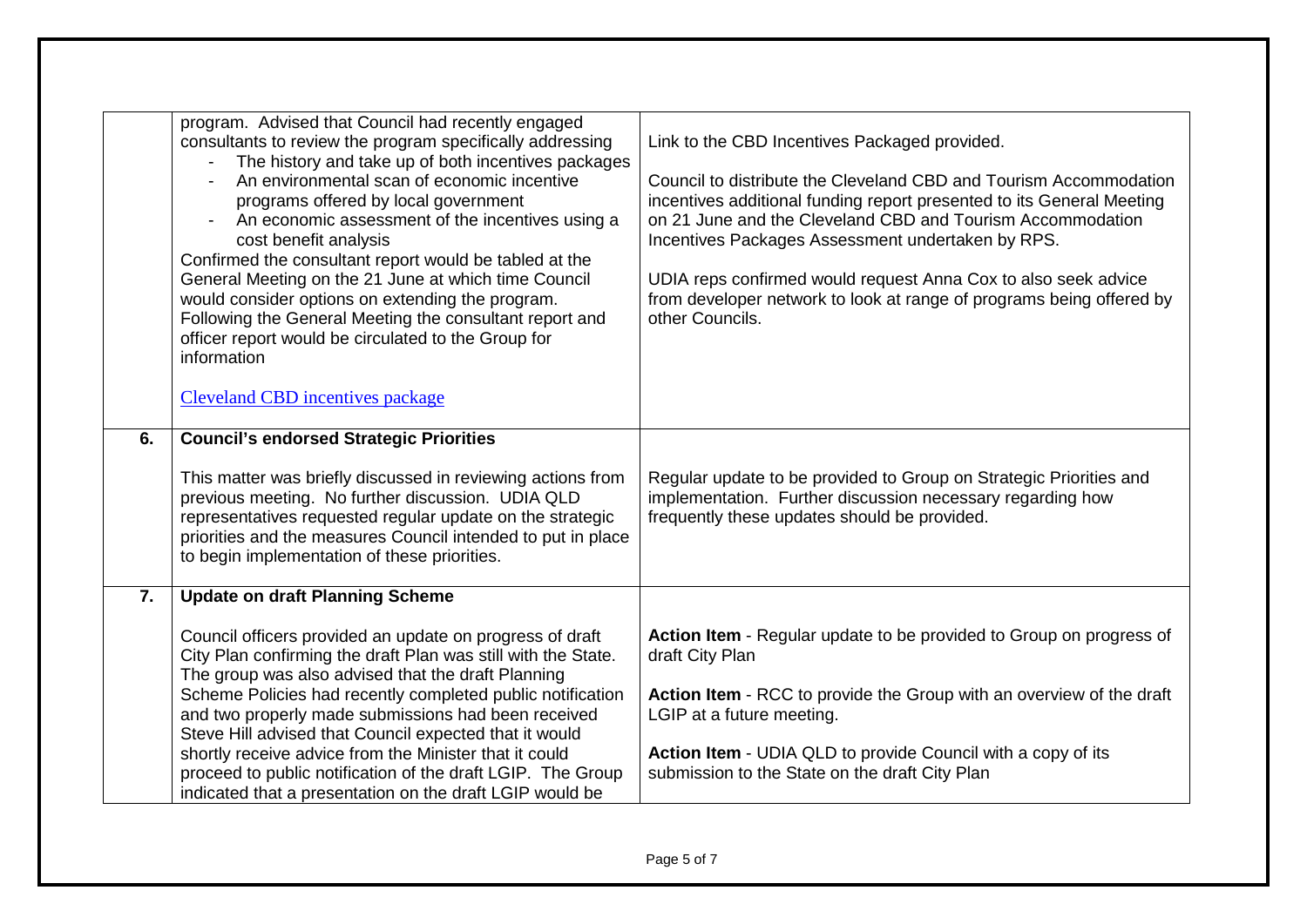|    | beneficial. There was a general discussion around whether<br>or not there was sufficient transparency between the<br>infrastructure charges collected and how those charges<br>were expended by Council. The UDIA QLD reps were very<br>keen to ensure that moving forward the nexus between the<br>charging regime and Council's works program was<br>improved.<br>UDIA QLD reps confirmed that UDIA QLD had sent a<br>submission on the City Plan to the State addressing a<br>number of matters but particularly focusing on the proposed<br>provisions on lot size limiting lot size to 400 $m2$ in the Low<br>Medium Density Residential zone. It was highlighted that<br>this included areas subject to previous structure planning<br>processes where Council had indicated support for a mix of<br>house sizes and types<br>It was suggested UDIA QLD provide a copy of their<br>submission to the State to the Advisory Group so that<br>there was a better understanding of UDIA QLD's<br>concerns. Michael Loney indicated that the matter would<br>be raised with Anna Cox to see if the letter could be sent to<br>Council. |                                                                                                                                         |
|----|------------------------------------------------------------------------------------------------------------------------------------------------------------------------------------------------------------------------------------------------------------------------------------------------------------------------------------------------------------------------------------------------------------------------------------------------------------------------------------------------------------------------------------------------------------------------------------------------------------------------------------------------------------------------------------------------------------------------------------------------------------------------------------------------------------------------------------------------------------------------------------------------------------------------------------------------------------------------------------------------------------------------------------------------------------------------------------------------------------------------------------------|-----------------------------------------------------------------------------------------------------------------------------------------|
| 8. | Proposed dates for UDIA QLD events: Development<br>Showcase and proposed Study Tour (Regional<br>Excellence)                                                                                                                                                                                                                                                                                                                                                                                                                                                                                                                                                                                                                                                                                                                                                                                                                                                                                                                                                                                                                             |                                                                                                                                         |
|    | Currently the proposed UDIA QLD Showcase is planned for<br>27 July 8.30 - 10.30 venue yet to be decided. At this stage<br>the Showcase will be industry reps only however there is<br>opportunity for a broader community event                                                                                                                                                                                                                                                                                                                                                                                                                                                                                                                                                                                                                                                                                                                                                                                                                                                                                                          | RCC to provide advice as soon as possible to UDIA QLD reps<br>advising when draft medium density design guidelines may be<br>available. |
|    | At this stage very keen to be able to table Council's draft<br>design guidelines at the showcase and seek input and                                                                                                                                                                                                                                                                                                                                                                                                                                                                                                                                                                                                                                                                                                                                                                                                                                                                                                                                                                                                                      | UDIA QLD to consider changing date of proposed showcase<br>depending on when draft guidelines will be available.                        |